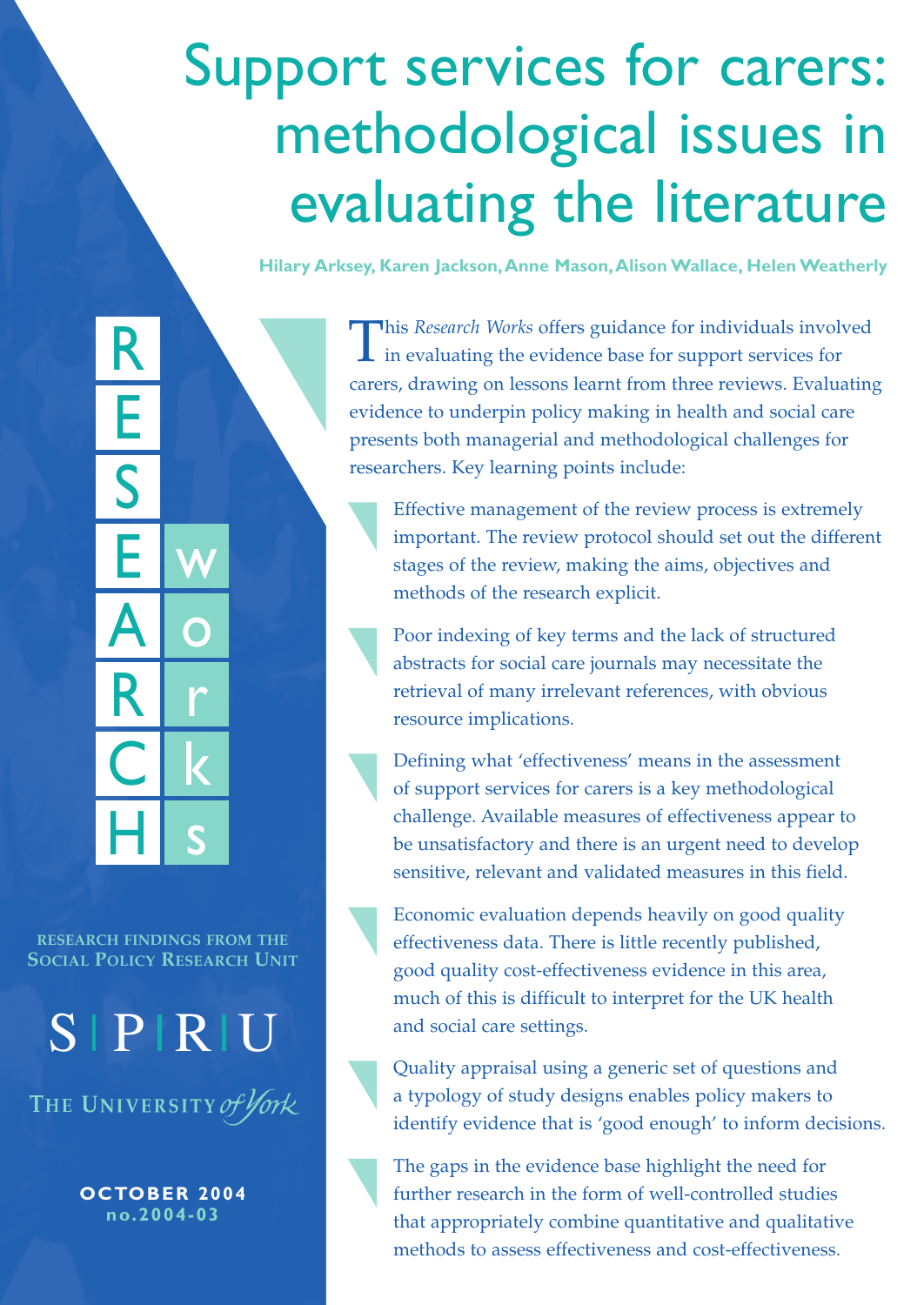## **Background**

**2**

The UK government's commitment to implement evidence-based policy is demonstrated by the establishment of the National Institute of Clinical Excellence (NICE), the Social Care Institute for Excellence (SCIE) and the introduction of National Service Frameworks. If local service managers have access to the available evidence about what works, for whom, and at what cost this can help them to target resources and to achieve value for money. Reviews of published and unpublished studies are an important source of evidence.

Lessons from carrying out three reviews of evidence on support services for carers *(see Box 1)* are described below. In all three reviews, we assessed evidence of the effectiveness of services; reviews 1 and 3 also assessed cost-effectiveness.

# **Management Issues**

**Review protocol** The protocol specified the plan that the review would follow to identify, appraise and collate evidence. The different stages of the review were set out, making the aims, objectives and methods of the research explicit for both the commissioners and researchers. Typically, reviews in this field require the input of a multidisciplinary research team and the protocol clarified how the various elements of the research fitted together.

**Searching** The research teams took an inclusive approach to sourcing the research evidence. We searched relevant electronic databases and websites, checked bibliographies, and contacted key researchers, voluntary organisations and other stakeholders. The Information Scientist developed a search strategy wide enough to capture broad issues relating to carers and did not limit the strategy by study design. This reduced the risk of missing relevant studies, but resulted in large numbers of references to screen. Poor indexing of key terms (such as 'carer' or 'caring') and the lack of structured abstracts for social care journals meant it was often difficult to discern whether the study would be helpful to the review. This resulted in the retrieval of many irrelevant documents, with obvious resource implications. The importance of informal sources was highlighted in Review 2, where nearly a quarter of the references included in the review were found by personal communication.

**Management of references** With large numbers of references to assess, there is potential for confusion and error. We used Reference Manager® to organise the results of the literature searches and other potentially relevant references. One team member managed the database to ensure consistency of data entry. Records were assigned a unique identity number, permitting the tracking of documents. We agreed on keywords to record decisions or comments in the userdefined fields, which facilitated searching the database.

**Data extraction** Microsoft Access<sup>®</sup> was used for the data extraction, it permits flexibility of data manipulation and is able to run queries. We detailed all data, findings and concepts that related to the central research question, to avoid the need to re-visit the primary research documents at the synthesis stage. It is important to record page numbers in books or reports for easy checking, and to be clear whether the information recorded is a paraphrase or quotation.

**Synthesis** Research synthesis consolidates findings from primary studies to help inform policy and practice, and helps to identify the research questions for future research. There are different ways of collating the evidence from primary studies, essentially reflecting the type of data collected:

- Statistical meta-analysis is used to summarise quantitative results from randomised control trials, where studies are sufficiently similar.
- Narrative synthesis is used for qualitative data and for quantitative data if the studies are dissimilar.
- A combination of narrative and statistical approaches may be used.

Our narrative approach involved collating the data from the studies included in each review to present an overview of the collected material under different sub-headings, supported by a commentary. One of the outputs of the synthesis of Review 2 took the form of a refined theoretical model identifying barriers to access to health care specifically relating to carers.

#### **Box 1**

- *Review 1:* services for informal carers of people with mental health problems
- *Review 2:* access to health care for carers, and interventions to improve accessibility
- *Review 3:* respite services and short-term breaks for carers of people with dementia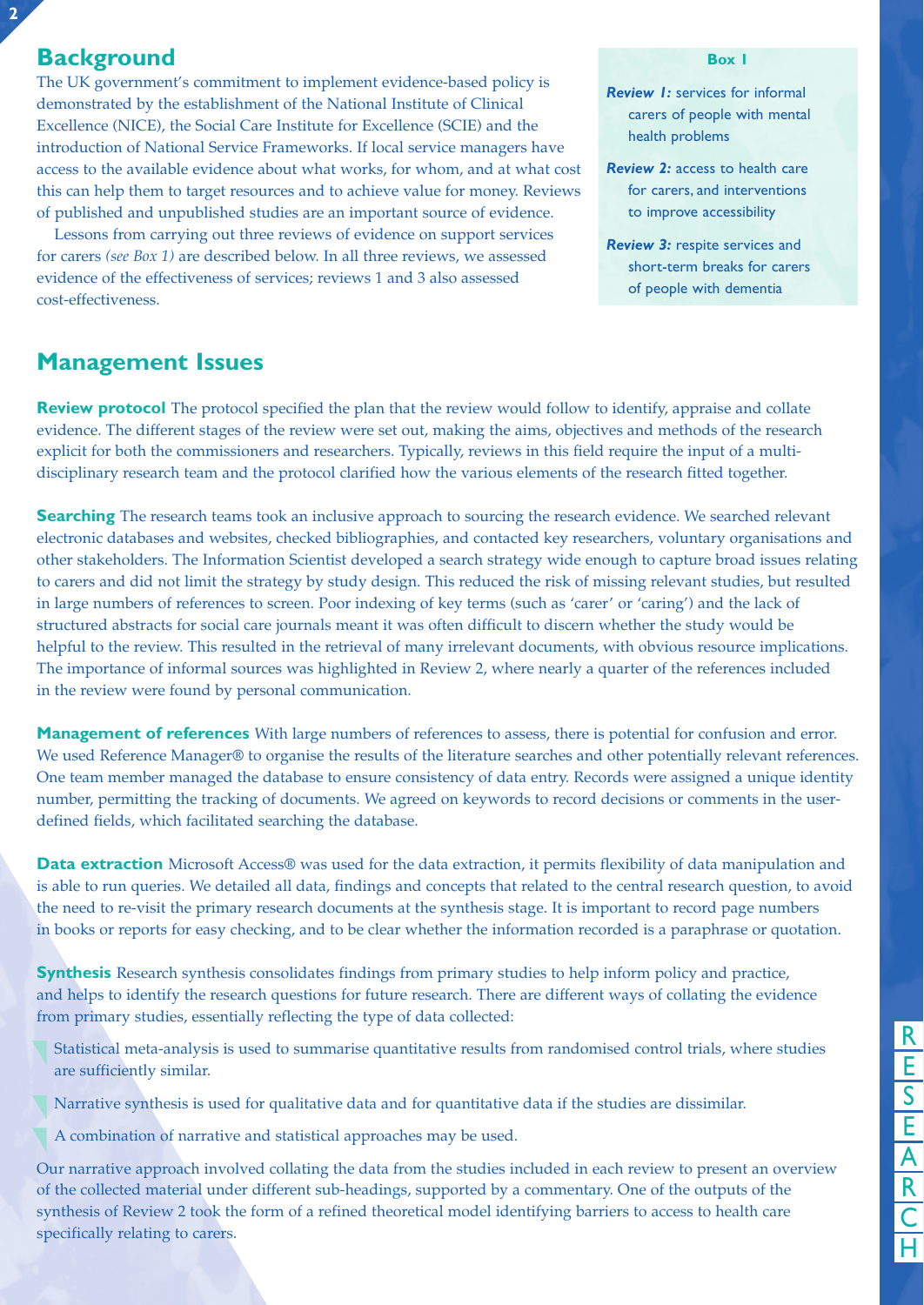## **Consultation**

All three reviews were enhanced by holding consultation exercises with relevant stakeholders, including representatives from national statutory and voluntary bodies, practitioners from local organisations, and carers. In Review 1, for example, there were important differences in the way contributors defined the effectiveness and cost-effectiveness of services, compared with definitions used in the literature.

# **Methodological Issues**

**Assessing effectiveness** Defining what 'effectiveness' means in the assessment of support services for carers is a key methodological challenge. The 'perspective' of the analysis determines whose benefits are assessed. Policy makers, service providers, carers, care recipients or society may all benefit from an intervention. If we want to assess benefits for two or more of these groups, we need to decide how to 'add up' the benefits, including any 'dis-benefits'.

There are issues about *how* to measure benefit. Most studies included in the three reviews used off-the-shelf instruments to evaluate the effectiveness of support services, assessing carer burden, stress, coping, and physical, mental or emotional health. When applied to carer support services, the sensitivity of these instruments to detect change is unclear, as is the extent to which they reflect carers', or care recipients', priorities. Review 3 found that the effectiveness of respite care for carers for people with dementia was limited. In contrast, there was considerable qualitative evidence from carers endorsing the beneficial effects of respite. This inconsistency underlines concerns about the sensitivity and validity of the measures of effectiveness.

Service utilisation rates can also serve as outcome measures, but these too have limitations. Low levels of utilisation do not necessarily mean the service is of little benefit. For instance, a consultation with carers in Review 1 revealed that they benefited from knowing that a telephone help-line was there should they need it: the service effectively acted as a 'safety net'.

## **Assessing cost-effectiveness**

The difficulties in assessing effectiveness impact on costeffectiveness analysis: even if the costs of support services can be reliably estimated, without valid measures of an effect, cost-effectiveness remains unclear. Many economic evaluations of support services were conducted outside the UK. Where the comparison intervention – typically, 'standard' or ordinary, mainstream care – was poorly described in these studies, the findings were difficult to interpret for the UK setting.

## **Time horizons**

w o

k

s

The time points at which studies assess the effectiveness and costeffectiveness of an intervention can affect findings. Studies with an inadequate follow up may not detect longer-term effects, biasing findings in favour of interventions with short-term benefits.

## **What counts as 'evidence'**

The reviews focussed on the evidence from good empirical research. Reflecting current thinking about the value of knowledge derived from

|                | <b>Ouestion</b>                   | Is the research question clear?                                                                                                                                                                                                                                              | E     |  |
|----------------|-----------------------------------|------------------------------------------------------------------------------------------------------------------------------------------------------------------------------------------------------------------------------------------------------------------------------|-------|--|
| $\overline{2}$ | <b>Theoretical</b><br>perspective | Is the theoretical or ideological perspective of the author<br>(or funder) explicit, and has this influenced the study design,<br>methods or research findings?                                                                                                              | D     |  |
| 3              | Study design                      | Is the study design appropriate to answer the question?                                                                                                                                                                                                                      | E     |  |
| $\overline{4}$ | Context                           | Is the context or setting adequately described?                                                                                                                                                                                                                              | D     |  |
| 5              | <b>Sampling</b>                   | (Qualitative) Is the sample adequate to explore the range<br>of subjects and settings, and has it been drawn from an<br>appropriate population?<br>(Quantitative) Is the sample size adequate for the analysis<br>used and has it been drawn from an appropriate population? | E     |  |
| 6              | Data<br>collection                | Was the data collection adequately described and<br>rigorously conducted to ensure confidence in the findings?                                                                                                                                                               | E     |  |
| $\overline{7}$ | Data<br>analysis                  | Is there evidence that the data analysis was rigorously<br>conducted to ensure confidence in the findings?                                                                                                                                                                   | E     |  |
| 8              | <b>Reflexivity</b>                | Are the findings substantiated by the data and has<br>consideration been given to any limitations of the<br>methods or data that may have affected the results?                                                                                                              | D     |  |
| 9              | General-<br>isability             | Do any claims to generalisability follow logically,<br>theoretically and statistically from the data?                                                                                                                                                                        | D     |  |
| 10             | <b>Ethics</b>                     | Have ethical issues been addressed<br>and confidentiality respected?                                                                                                                                                                                                         | $D^*$ |  |
|                |                                   |                                                                                                                                                                                                                                                                              |       |  |

**Box 2: Quality Criteria Appraisal Tool**

E=Essential; D=Desirable; \* May be 'Essential' in some (sensitive) fields of study.

**Source:** Croucher K., Quilgars D.,Wallace A., Baldwin, S. and Mather, L. (2003) *Paying the Mortgage? A Systematic Review of Safety Nets for Homeowners*.York: Department of Social Policy and Social Work, University of York.

**3**